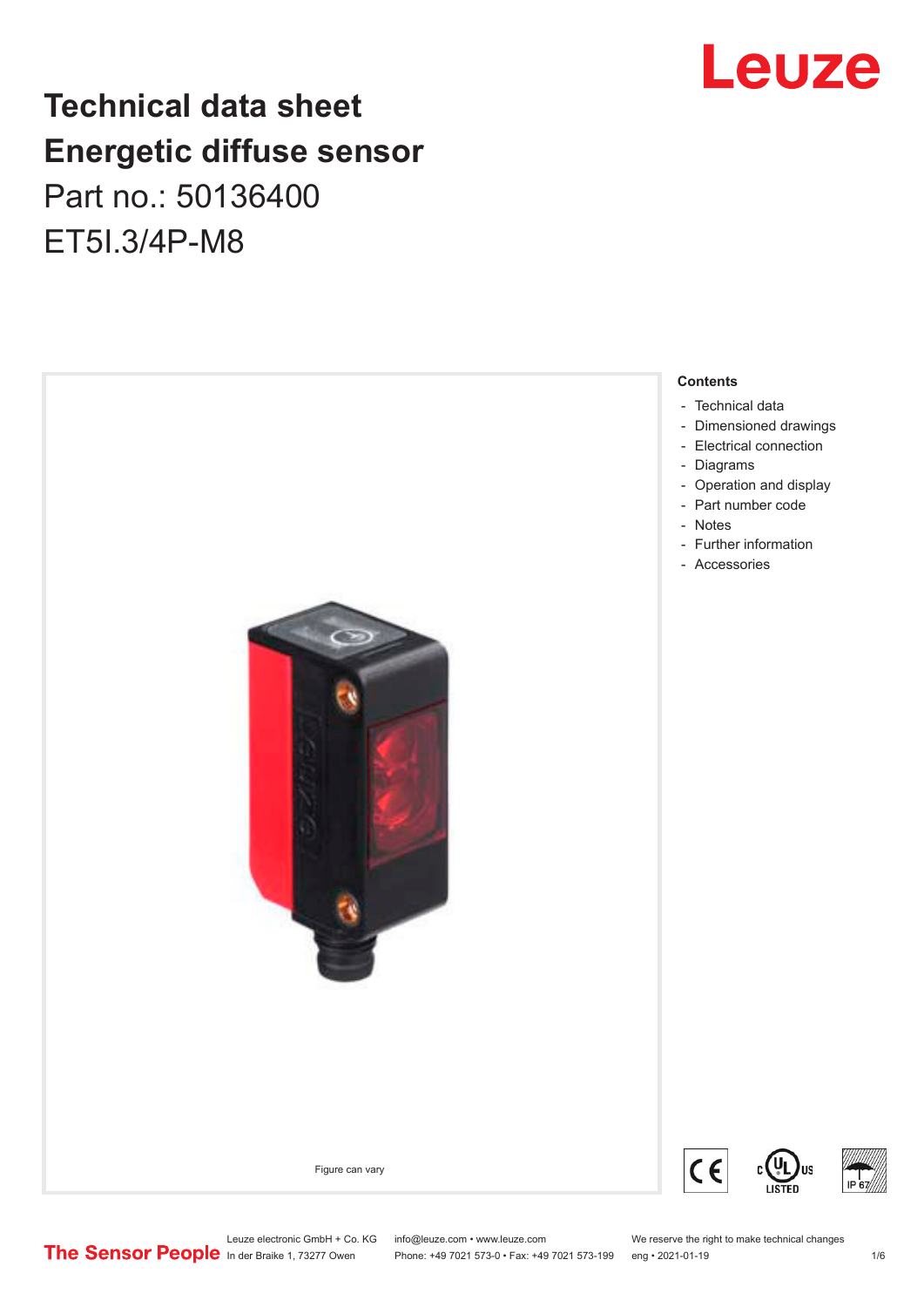# <span id="page-1-0"></span>**Technical data**

### **Basic data**

| <b>Series</b>                    | 5                                    |
|----------------------------------|--------------------------------------|
| <b>Operating principle</b>       | Diffuse reflection principle         |
|                                  |                                      |
| <b>Optical data</b>              |                                      |
| <b>Operating range</b>           | Guaranteed operating range           |
| Operating range, white 90%       | $0.0010.7$ m                         |
| Operating range, gray 50%        | $0.0010.59$ m                        |
| Operating range, gray 18%        | $0.0030.39$ m                        |
| Operating range, black 6%        | $0.0050.28$ m                        |
| <b>Operating range limit</b>     | Typical operating range              |
| Operating range limit, white 90% | $0.001$ 1 m                          |
| Operating range limit, gray 50%  | $0.0010.85$ m                        |
| Operating range limit, gray 18%  | $0.0030.55$ m                        |
| Operating range limit, black 6%  | 0.0050.4 m                           |
| <b>Light source</b>              | LED, Infrared                        |
| <b>LED light wavelength</b>      | 850 nm                               |
| <b>Transmitted-signal shape</b>  | Pulsed                               |
| <b>LED</b> group                 | Exempt group (in acc. with EN 62471) |
| <b>Electrical data</b>           |                                      |
| <b>Protective circuit</b>        | Polarity reversal protection         |

Short circuit protected

| Performance data              |                                     |
|-------------------------------|-------------------------------------|
| Supply voltage U <sub>P</sub> | 10  30 V, DC, Incl. residual ripple |
| Residual ripple               | $0 15 \%$ , From $U_{p}$            |
| Open-circuit current          | $020$ mA                            |
|                               |                                     |

#### **Outputs**

| Number of digital switching outputs 2 Piece(s) |  |  |  |
|------------------------------------------------|--|--|--|
|------------------------------------------------|--|--|--|

**Switching outputs Voltage type** DC **Switching current, max.** 100 mA **Switching voltage** 

**Switching output 1**

high:  $\geq (U_p - 2.5V)$ low: ≤2.5V

Connection 1, pin 4 **Switching element** Transistor, PNP **Switching principle** Light switching

**Switching output 2 Assignment** Connection 1, pin 2 **Switching element** Transistor, PNP **Switching principle** Dark switching

### **Timing**

| <b>Switching frequency</b> | 500 Hz |
|----------------------------|--------|
| <b>Response time</b>       | 1 ms   |
| <b>Readiness delay</b>     | 300 ms |

**Connection 1 Signal OUT** Voltage supply **Type of connection** Connector **Thread size** M8 **Type Male Material** Plastic **No. of pins** 4 -pin

### **Mechanical data**

| Dimension (W x H x L)   | 14 mm x 32.5 mm x 20.2 mm |
|-------------------------|---------------------------|
| <b>Housing material</b> | <b>Plastic</b>            |
| <b>Plastic housing</b>  | <b>ABS</b>                |
| Lens cover material     | <b>Plastic</b>            |
| Net weight              | 20 <sub>g</sub>           |
| <b>Housing color</b>    | <b>Black</b>              |
|                         | Red                       |

### **Operation and display**

| Type of display             | I FD.        |
|-----------------------------|--------------|
| <b>Number of LEDs</b>       | 2 Piece(s)   |
| <b>Operational controls</b> | Teach button |

### **Environmental data**

| Ambient temperature, operation | -40  60 °C |
|--------------------------------|------------|
| Ambient temperature, storage   | -40  70 °C |
|                                |            |

### **Certifications**

| Degree of protection     | IP 67         |
|--------------------------|---------------|
| <b>Protection class</b>  | Ш             |
| <b>Certifications</b>    | c UL US       |
| <b>Standards applied</b> | IEC 60947-5-2 |

#### **Classification**

| <b>Customs tariff number</b> | 85365019 |
|------------------------------|----------|
| eCl@ss 5.1.4                 | 27270903 |
| eCl@ss 8.0                   | 27270903 |
| eCl@ss 9.0                   | 27270903 |
| eCl@ss 10.0                  | 27270903 |
| eCl@ss 11.0                  | 27270903 |
| <b>ETIM 5.0</b>              | EC001821 |
| <b>ETIM 6.0</b>              | EC001821 |
| <b>ETIM 7.0</b>              | EC001821 |



Leuze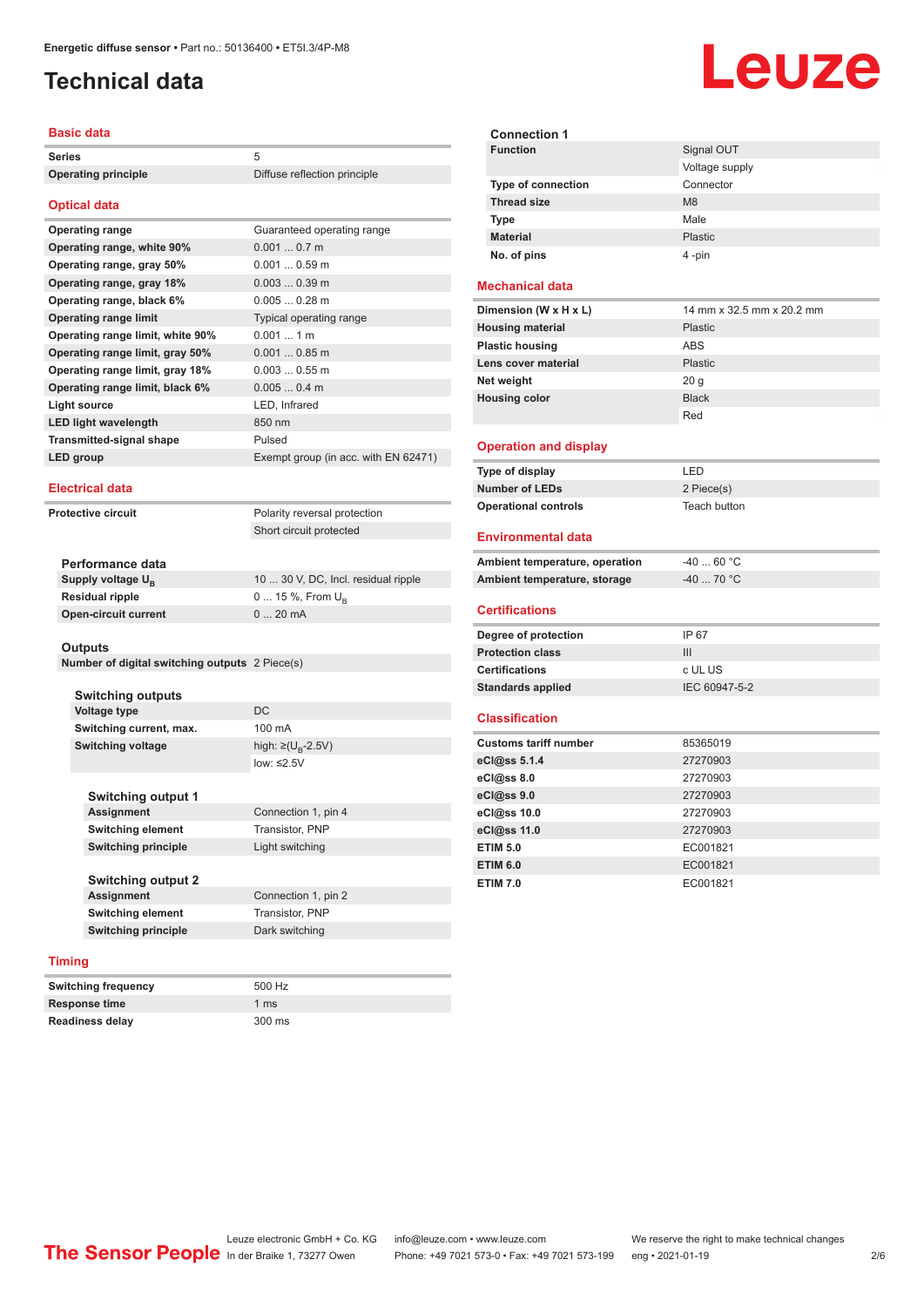# <span id="page-2-0"></span>**Dimensioned drawings**

All dimensions in millimeters





- A Optical axis
- B Indicator diode
- C Teach button



# **Electrical connection**

**Connection 1**

| <b>Function</b>           | Signal OUT     |
|---------------------------|----------------|
|                           | Voltage supply |
| <b>Type of connection</b> | Connector      |
| <b>Thread size</b>        | M <sub>8</sub> |
| <b>Type</b>               | Male           |
| <b>Material</b>           | Plastic        |
| No. of pins               | $4 - pin$      |
|                           |                |

### **Pin Pin assignment**

|                | V+               |
|----------------|------------------|
| $\overline{2}$ | OUT <sub>2</sub> |
| 3              | GND              |
| $\overline{4}$ | OUT <sub>1</sub> |

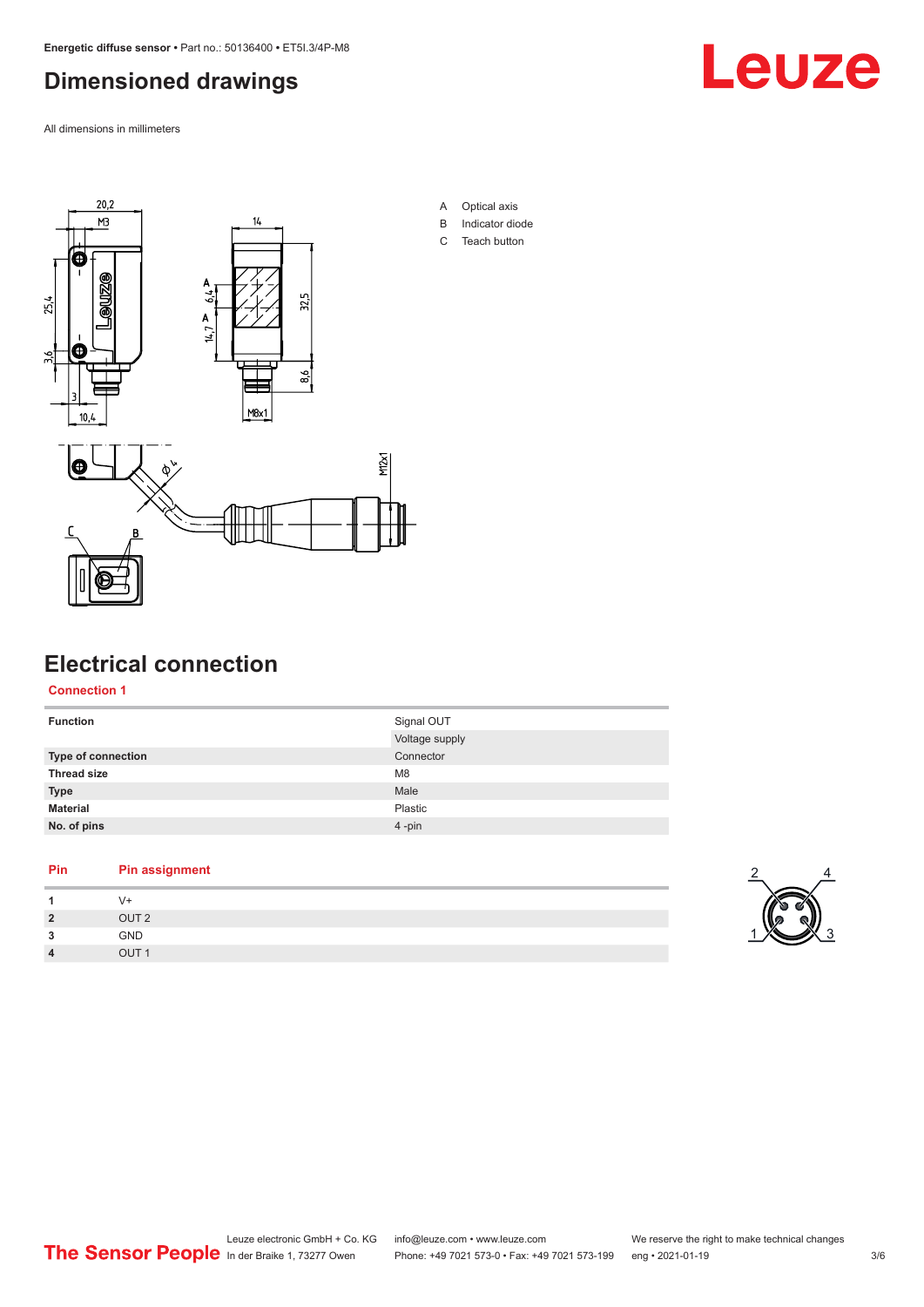### <span id="page-3-0"></span>**Diagrams**

# Leuze

Typ. black/white behavior



x

 $-\overline{...}$   $-\overline{...}$   $-\overline{...}$ 

x Range [mm]

- y Reduction of range [mm]
- A White 90%
- B Gray 50%
- C Gray 18%
- D Black 6%

# **Operation and display**

| <b>LED</b>     | <b>Display</b>           | <b>Meaning</b>        |
|----------------|--------------------------|-----------------------|
|                | Yellow, continuous light | Object detected       |
| $\overline{2}$ | Green, continuous light  | Operational readiness |

# **Part number code**

Part designation: **AAA5d.EE/ ff-GG-hh-I**

| AAA5      | Operating principle / construction<br>HT5: diffuse reflection sensor with background suppression<br>LS5: throughbeam photoelectric sensor transmitter<br>LE5: throughbeam photoelectric sensor receiver<br>ET5: energetic diffuse reflection sensor<br>FT5: diffuse reflection sensor with fading<br>PRK5: retro-reflective photoelectric sensor with polarization filter                 |
|-----------|-------------------------------------------------------------------------------------------------------------------------------------------------------------------------------------------------------------------------------------------------------------------------------------------------------------------------------------------------------------------------------------------|
| d         | Light type<br>n/a: red light<br>I: infrared light                                                                                                                                                                                                                                                                                                                                         |
| <b>EE</b> | Equipment<br>1: adjustable range<br>M: for semi-transparent objects<br>H: for the detection of transparent films<br>X: reinforced fading<br>3: teach-in via button<br>R: combination product for reflector DTKS 30x50                                                                                                                                                                     |
| ff        | Switching output / function / OUT1OUT2 (OUT1 = pin 4, OUT2 = pin 2)<br>2: NPN transistor output, light switching<br>N: NPN transistor output, dark switching<br>4: PNP transistor output, light switching<br>P: PNP transistor output, dark switching<br>X: pin not used<br>9: deactivation input (deactivation with high signal)<br>D: deactivation input (deactivation with low signal) |
| GG        | Version<br>P1: narrow light beam                                                                                                                                                                                                                                                                                                                                                          |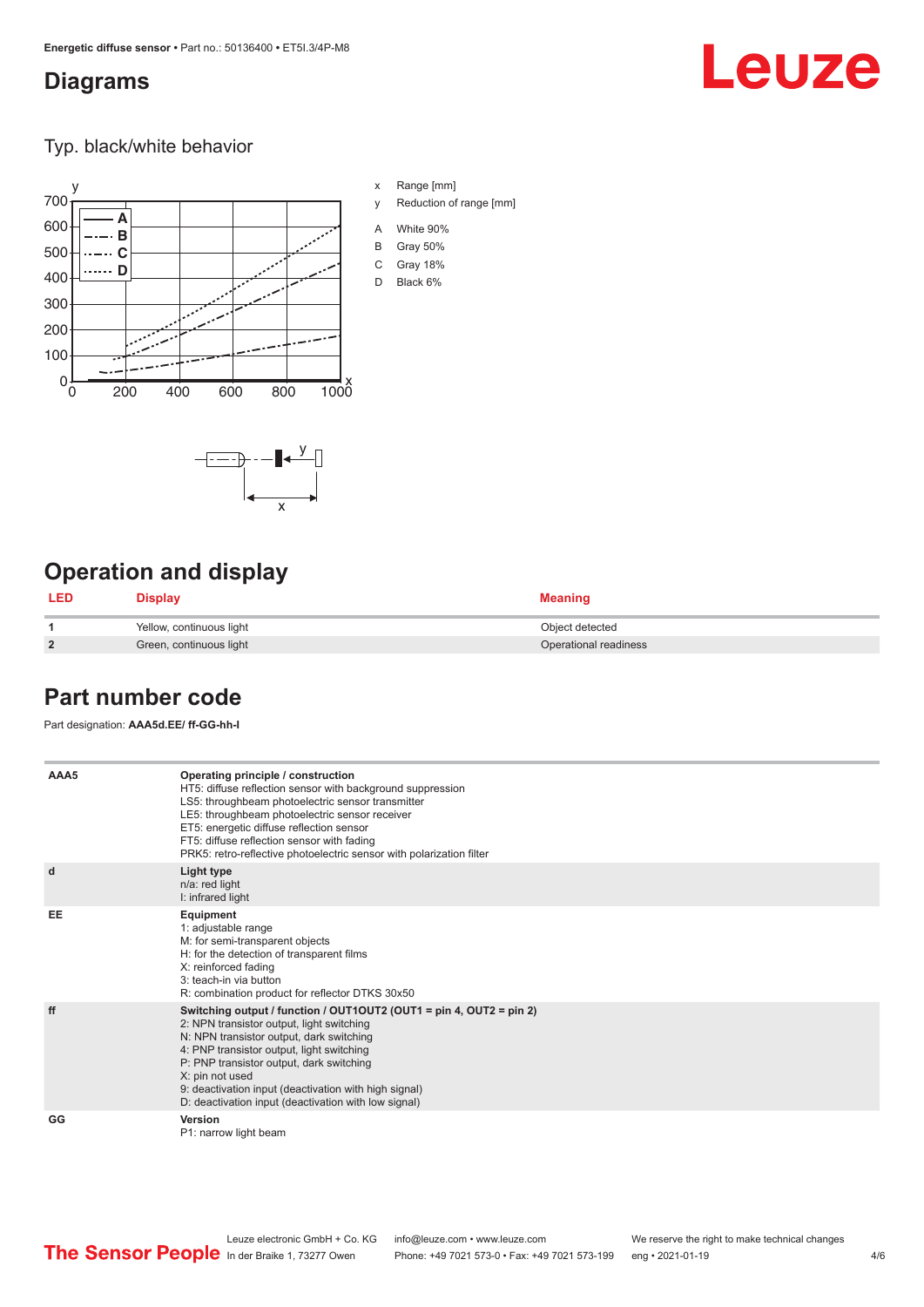# <span id="page-4-0"></span>**Part number code**

# Leuze

| hh | <b>Electrical connection</b><br>n/a: cable, standard length 2000 mm, 4-wire<br>M8: M8 connector, 4-pin (plug)<br>M8.3: M8 connector, 3-pin (plug)<br>200-M8: cable, length 200 mm with M8 connector, 4-pin, axial (plug)<br>200-M8.3: cable, length 200 mm with M8 connector, 3-pin, axial (plug)<br>200-M12: cable, length 200 mm with M12 connector, 4-pin, axial (plug)<br>M8.1: Snap-in, M8 connector, 4-pin (plug) |
|----|-------------------------------------------------------------------------------------------------------------------------------------------------------------------------------------------------------------------------------------------------------------------------------------------------------------------------------------------------------------------------------------------------------------------------|
|    | Configuration<br>P1: different configuration                                                                                                                                                                                                                                                                                                                                                                            |
|    | <b>Note</b>                                                                                                                                                                                                                                                                                                                                                                                                             |
|    | $\&$ A list with all available device types can be found on the Leuze website at www.leuze.com.                                                                                                                                                                                                                                                                                                                         |

### **Notes**

| <b>Observe intended use!</b>                                                                                                                                                                                                     |
|----------------------------------------------------------------------------------------------------------------------------------------------------------------------------------------------------------------------------------|
| $\%$ This product is not a safety sensor and is not intended as personnel protection.<br>$\%$ The product may only be put into operation by competent persons.<br>$\%$ Only use the product in accordance with its intended use. |

### **For UL applications:**

 $\%$  Only for use in "class 2" circuits

ª These proximity switches shall be used with UL Listed Cable assemblies rated 30V, 0.5A min, in the field installation, or equivalent (categories: CYJV/ CYJV7 or PVVA/PVVA7)

# **Further information**

- Sum of the output currents for both outputs, 50 mA for ambient temperatures > 40 °C
- With the set scanning range, a tolerance of the operating range is possible depending on the reflection properties of the material surface.

# **Accessories**

# Connection technology - Connection cables

|   |   | Part no. | <b>Designation</b> | <b>Article</b>   | <b>Description</b>                                                                                                                                |
|---|---|----------|--------------------|------------------|---------------------------------------------------------------------------------------------------------------------------------------------------|
| ₿ | Ŵ | 50130850 | KD U-M8-4A-V1-050  | Connection cable | Connection 1: Connector, M8, Axial, Female, 4 -pin<br>Connection 2: Open end<br>Shielded: No<br>Cable length: 5,000 mm<br>Sheathing material: PVC |